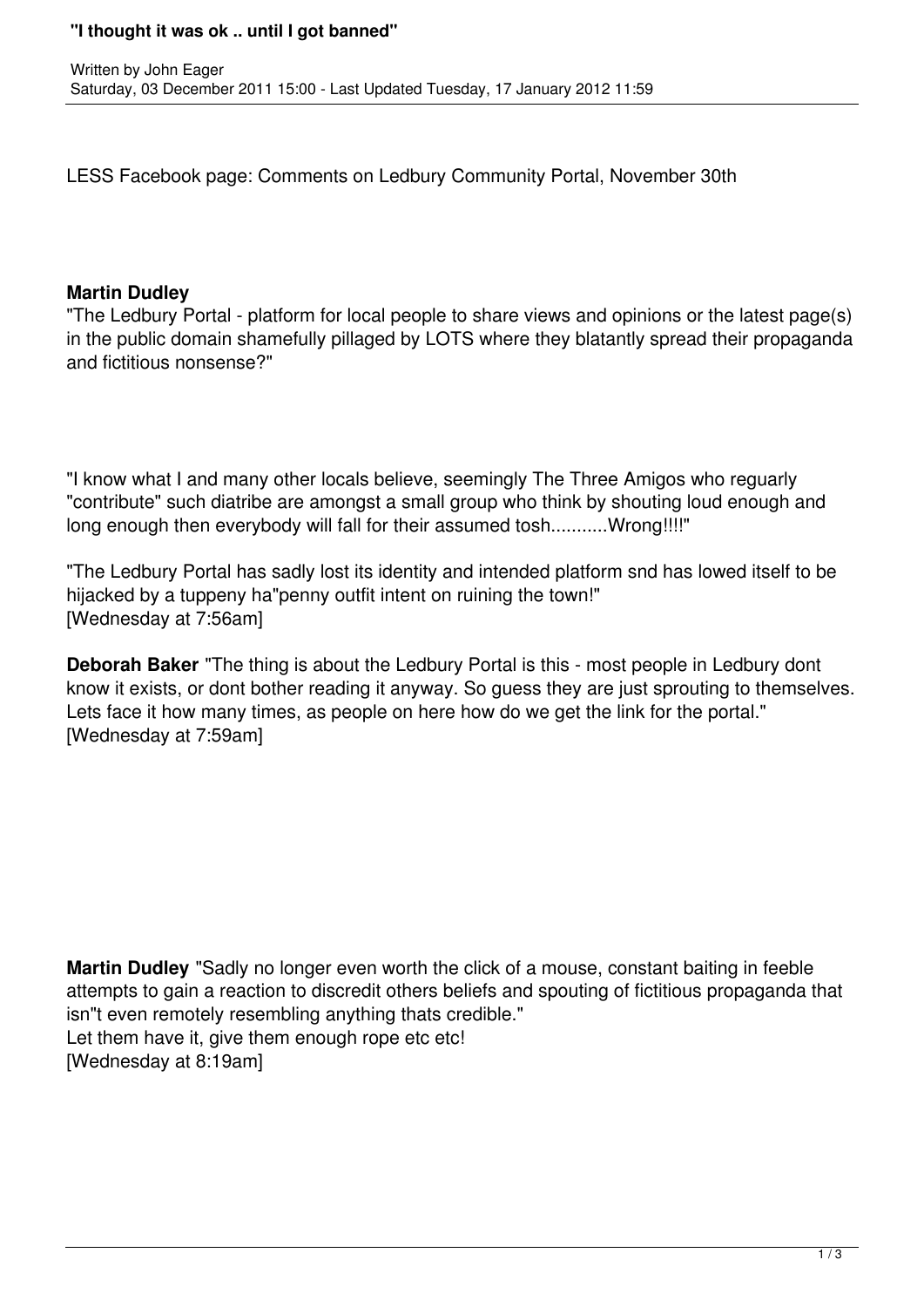## **"I thought it was ok .. until I got banned"**

**Jo Boy Bloise** "Yes bit disappointed by the portal,thought it was open for fair debate? All seems to be one sided. Did consider opening my own website for Ledbury where people can get their point across without being ridiculed!" [Wednesday at 8:19am]

**Deborah Baker** "Jo, Im with you I did think about it too. Real Portal for Real Ledbury Folk, I was thinking of Wednesday at 8:21am

**Jo Boy Bloise** "Yeh,the trouble is Deb we haven`t got the time to monitor it.Also IF we did there would be no testosterone involved,thus ensuring a more peaceful place for debate, simple! lol ;) [Wednesday at 8:25am]

**Colin Marschall** "You could always start a facebook page dedicated to open discussion and posting of events etc. I know not everyone uses FB but it would be a start .. however I can imagine it would take a lot of time and effort to ensure that relevant articles relating to Ledbury are published and kept up to date." [Wednesday at 2:05pm]

**Colin Marschall** "Mr J Eager has an advantage with his brother being a councillor, he gets all the relevant announcements before most others and so can keep the portal upto date." [Wednesday at 2:06pm]

**Deborah Baker "**True Colin, but then nothing ventured nothing gained." [Wednesday at 2:22pm]